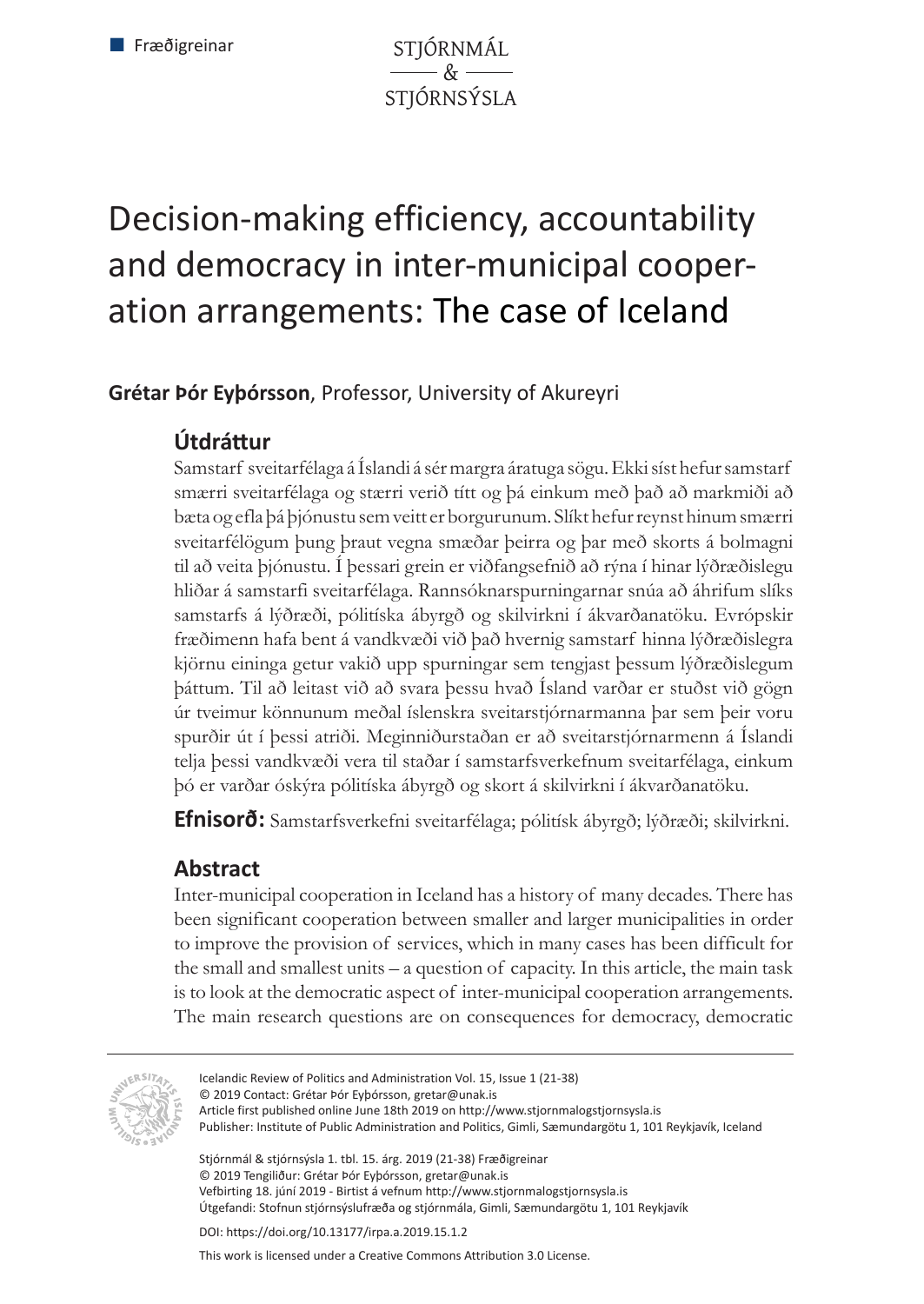**22** STJÓRNMÁL

 $-8$ STJÓRNSÝSLA

Decision-making efficiency, accountability and democracy in inter-municipal cooperation arrangements: The case of Iceland

accountability, efficiency and decision-making in this context, which have been pointed out as the main democratic concerns by various European researchers. To answer this for the case of Iceland, responses to questions on the topic from two different surveys among local leaders are analysed. The main conclusion is that the general concerns stated by the above-mentioned researchers also seem to be present in the case of inter-municipal cooperation in Iceland.

**Keywords:** Inter-municipal cooperation; democratic accountability; democracy; efficiency.

#### **Introduction**

Attempts to reinforce the local government system in Iceland in various ways have been periodically ongoing since World War 2. The main characteristic of the system has been its fragmentation. The proportionally high number of very small municipalities has been a problem through the years, particularly in the context of the expanding welfare state with increasing tasks for the public sphere – not least in welfare services at local level. In Iceland, the main emphasis has been on reform through municipal amalgamations – enlarging the municipalities in order to be able to take over more tasks from the state and better cope with functions for which they are already responsible (Eythórsson 2012). This has been done through two comprehensive local referenda on municipal amalgamations, first in 1993 and then in 2005. Despite the fact that municipal amalgamations are fully voluntary for each municipality through citizen referenda, the number of municipalities has decreased by 63 percent since 1993 – from 196 to 72. Looking further back, to 1973, the reduction is almost 70 percent - the proportional reduction of municipalities in Europe for the period is only higher in Greece and Belgium (Steiner et al. 2016). The promoters of reforms have, however, repeatedly pointed out that the system needs further refinement, preferably through larger municipal units. In the past 10 years or so, the main emphasis in reinforcing the municipal level has been on establishing inter-municipal cooperation arrangements instead of amalgamating municipalities. Researchers focusing on inter-municipal cooperation have, in many cases, pointed out that cost-efficiency, scale-economy and capacity can be gained or are at least expected to be gained by IMC arrangements and, therefore, among the primary drivers behind municipalities entering cooperation arrangements (Eythórsson 2018; Jacobsen 2014; Swianiewicz 2011; Baldersheim & Rose 2010; Hulst & van Montfort 2007; Lundtorp & Weber 2001). Thus it comes as no surprise that a significant number of municipalities, especially the smaller ones, have preferred this alternative to amalgamations.

One can ask whether the reality is as simple as that. Some researchers have pointed out democratic problems and democratic concerns of various kinds connected with municipalities participating in inter-municipal cooperation arrangements. Lack of efficiency in decision making in these contexts and insufficient transparency in decisionmaking in inter-municipal cooperation arrangements, have been highlighted as the negative sides of the coin (see for example Kjær 2000; Swianiewicz 2011; Denters 2017; Teles & Swianiewicz 2018). In most cases, this kind of arrangement means that director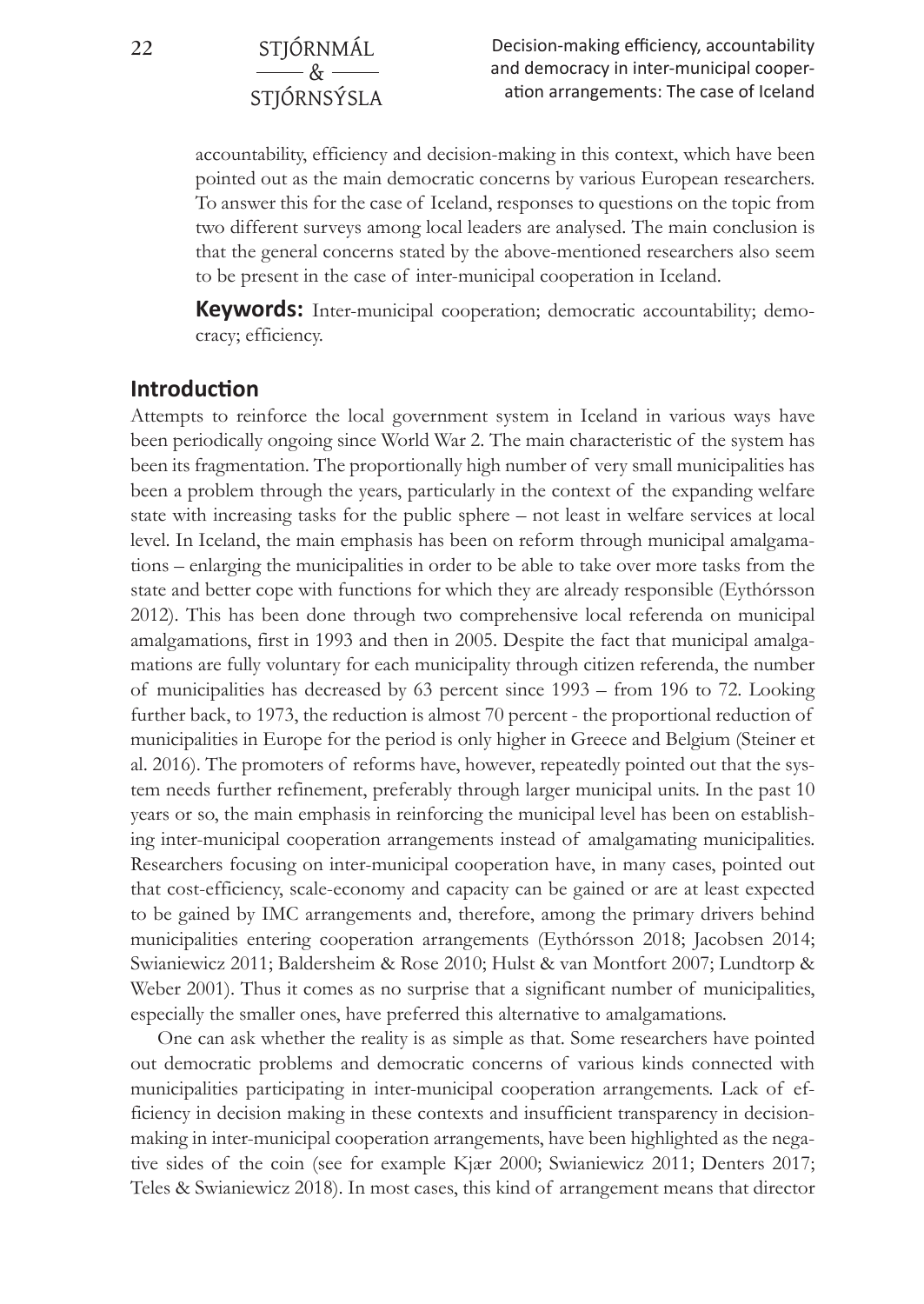boards or committees for cooperation arrangements are established. They have board members from most or all municipalities involved, as well as a managing director responsible to each board. Therefore, the IMC boards or councils are not directly elected in the respective municipalities.

In this article, I intend to focus on certain democracy problems in inter-municipal cooperation contexts and try to answer the question whether these could also apply to inter-municipal cooperation arrangements in Iceland. This has not been studied earlier for the Icelandic context and would provide additional material for a European comparison.

To answer this I will rely on material from two different surveys where elected local councilors were asked about various aspects relating to inter-municipal cooperation. The main questions concern inter-municipal cooperation arrangements and their consequences for democracy, democratic accountability, efficiency and decision-making in this context, where directly locally elected councils delegate some of their power to arrangements resulting from cooperation with similar local political units.

Section 1, provides a background to the local government system in Iceland, its fragmentation and the functions of the municipalities, as well as to municipal reforms and developments. Section 2, discusses the experience, the academic debate, the motives, and democratic consequences relating to inter-municipal cooperation arrangements. In section 3, the two local leaders' surveys are analysed. The analysis attempts to answer the question as to whether democratic concerns regarding the situation in some European countries also apply in Iceland. Section 4 sums up the results and tries to evaluate whether these democratic concerns about inter-municipal cooperation arrangements deserve special consideration when this softer way of territorial rescaling is chosen instead of the harder option of amalgamating municipalities.

### **1. On the municipal level in Iceland**

A main characteristic of the Icelandic local government system is the proportionally great number of sparsely populated municipalities. This is evident in a European comparative perspective (Baldersheim & Rose 2010, 3; Karlsson & Jóhannesson 2014, 18). The very smallest municipalities are often agricultural communities even without any villages and a population close to 50 inhabitants. At the same time, the capital of Reykjavík has a population of 126,000. The small units are proportionally numerous. Even though the mean size is about 4500, the median size is only just below 900. Due to the fragmentation, one could have guessed that local level expenditures do not involve high figures – the fact is that these are only  $30.9\%$  of total public spending<sup>1</sup> – which is quite low in comparison with the other Nordic countries where local (and regional) level expenditure is between 60 and 70 percent. Nevertheless, a broad range of services are provided by local governments, either all by themselves or in cooperation with the state. *Education* (primary schools, kindergartens and music schools) is by far the biggest task of the Icelandic municipalities. Social Services and Youth, Leisure and Sport follow with less than half of the expenditures in comparison.<sup>2</sup>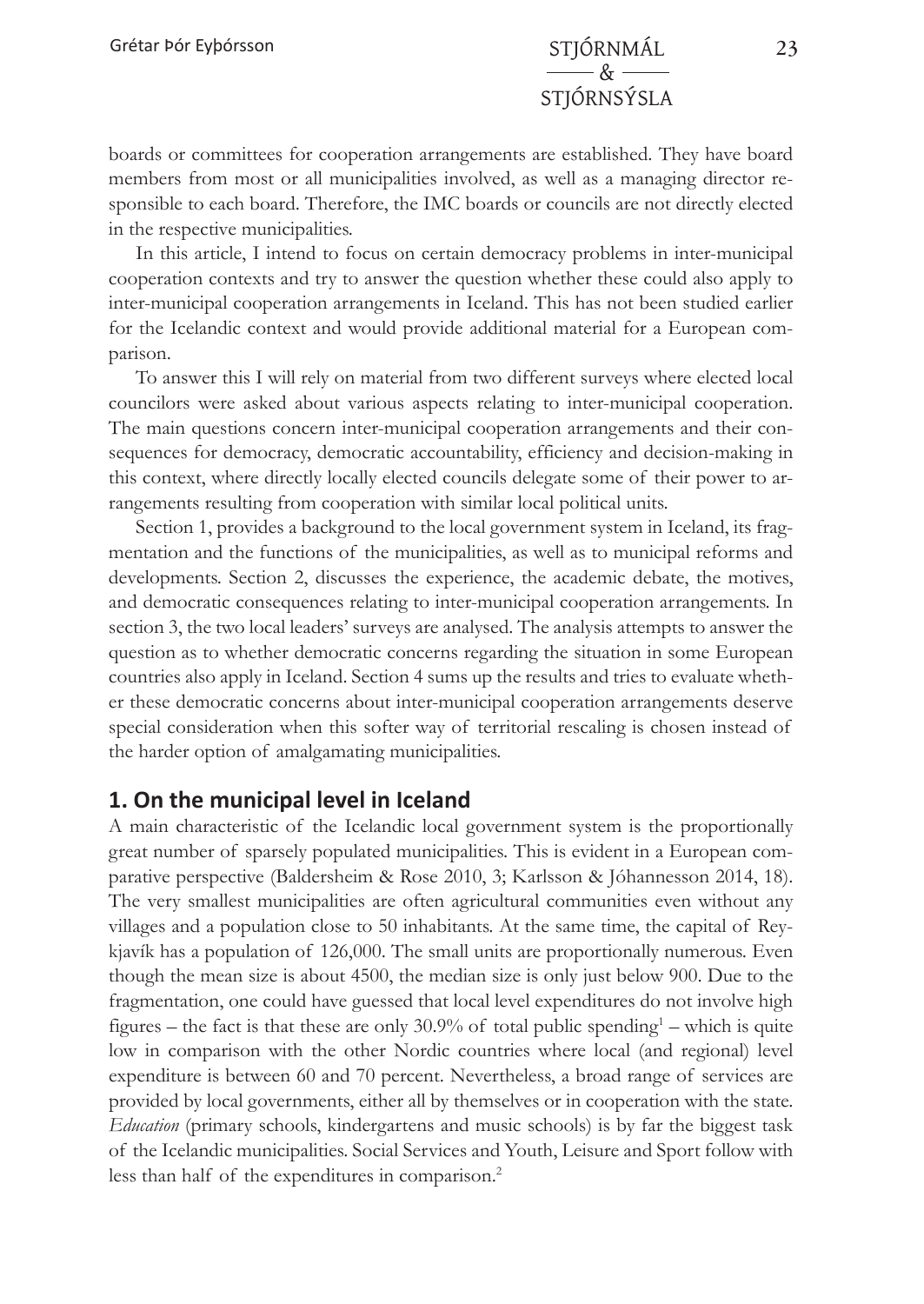### **24** STJÓRNMÁL  $\&$ STJÓRNSÝSLA

#### **1.1 Development**

Historically, the number of municipalities in Iceland reached its peak of 229 in 1950. The changes in structure, with a reduction down to  $72$  today, have primarily taken place after 1990. The following figure illustrates the changes in municipal structure in a historical context. In 2006, municipalities with a population of less than 1000 were almost 70 percent of all municipalities but today this rate is 54 percent. of all municipalities but today this rate is 54 percent. **Historical municipalities in Iceland reached its peak of 229 in Iceland reached its peak of 229 in 1950.** The 229 in 1950 in 1950. The 229 in 1950 in 1950. The 229 in 1950. The 229 in 1950 in 1950. The 229 in 1950. The 22



**Figure 1.** Municipalities in Iceland in different size categories 1950 - 2018<sup>3</sup>

problem was not fully remedied. In a way, amalgamations as a solution had reached a terminal state. The Parliament, (*Althingi*), was always and has always been unwilling to force For those wanting to reinforce the municipal level by transfer of tasks from the state, something else had to be done (Eythórsson 1998; Eythórsson 2012). Eventually, interest in increased inter-municipal cooperation was awakened. The primary school had been transfers intensified. The handicap services were transferred in 2011 as part of a strategy to decentralize more welfare services from the state. Elderly care and health care centres were to follow and upper secondary schools were even discussed. A reinforcement of cooperation projects, became the optimal solution and a serious alternative after the "defeat" of the amalgamation method (Eythórsson 2012, 2014a, 2014b). However, the step taken in 2011, when services for individuals with handicaps were transferred, is the step taken in 2011, when services for individuals with handicaps were transferred, is the municipal level, with transfers of tasks to the municipalities through inter-municipal A decade with two referenda on amalgamations certainly achieved results, but the core this process by legislation on the minimum size of a municipality (Eythórsson 1998). transferred from the state to the local level in 1996 and in 2006/2007 interest in further the municipal level, with transfers of tasks to the municipalities through inter-municipal only one so far.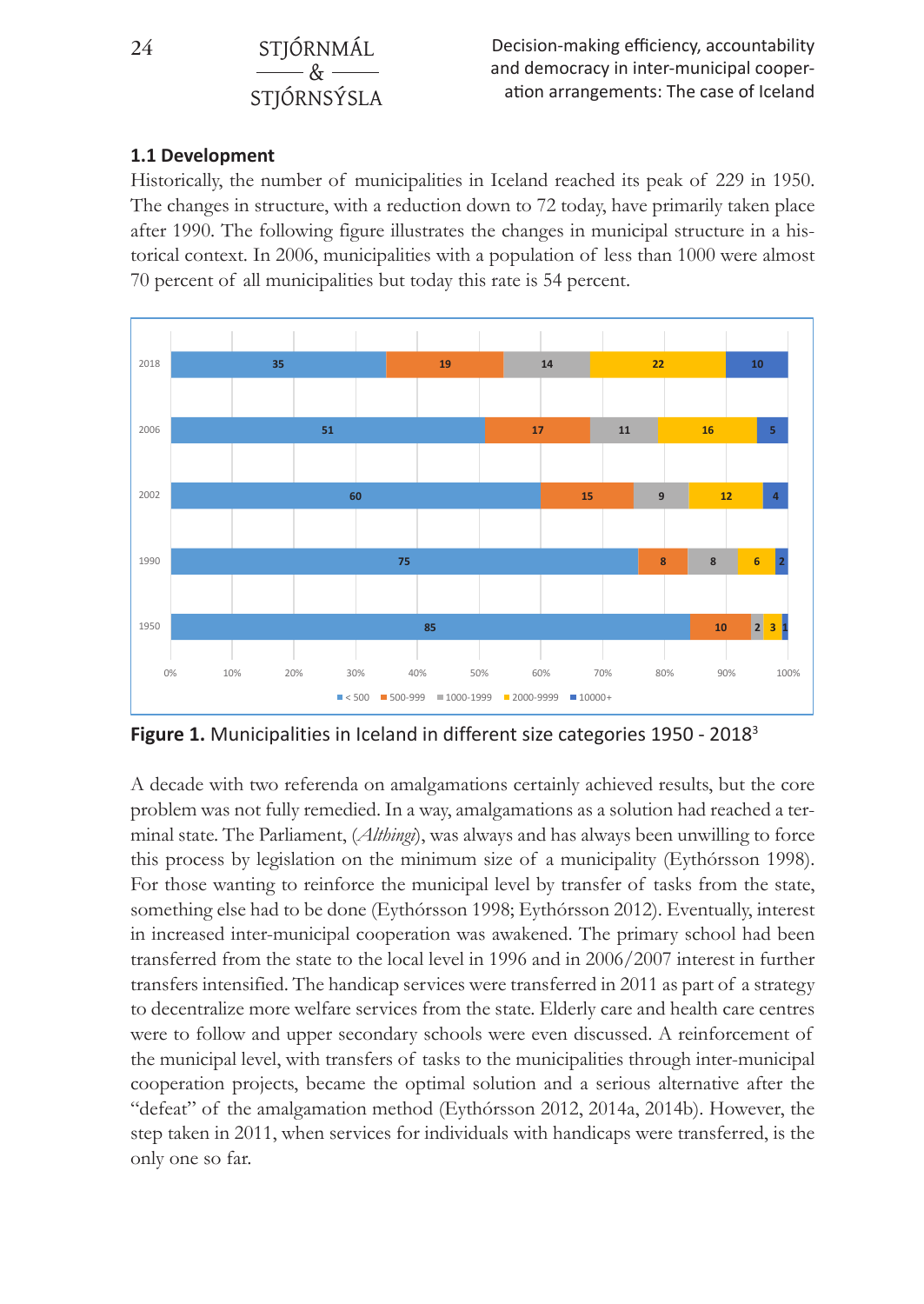#### **1.2 Inter-municipal cooperation in Iceland**

Inter-municipal cooperation (IMC) in Iceland has a history of many decades, as there has been significant cooperation between smaller municipalities in order to cope with the provision of services which, in many cases, they could not easily provide by themselves. Inter-municipal cooperation was voluntary until the Local Government Act of 1986, but based on special agreements or contracts between institutions if they wanted to join forces on certain issues or services. With the Act in 1986, voluntary cooperation was made a free choice for those who wanted (Grétarsson 2013, 98-99).

No specific form of IMC is compulsory even though in some cases it is considered a duty or a moral duty to join certain cooperation arrangements such as regional federations of municipalities and regional economic development centres. However, municipalities are not obliged to be members of these, although there are very few exceptions from membership. When the municipal level took over the responsibility for handicap services in 2011 it turned out be compulsory, at least for the smaller municipalities. The required minimum size of a municipality for running the services was a population of 8,000 (*Samkomulag ríkis og sveitarfélaga um tilfærslu þjónustu við fatlaða 2010* [Agreement between state and municipalities regarding the transfer of services for people with handicaps]). Only 7 out of 74 municipalities in the country at that time attained that minimum so something had to be done and a form of cooperation had to be introduced. In five cases a single municipality runs the handicap services, whereof two have been granted a dispensation due to special geographical conditions. In two cases a larger municipality has a contract with a smaller neighbouring municipality or municipalities. In eight instances the handicap services are operated in the form of inter-municipal cooperation as a permanent arrangement. There are ten different cooperation entities. The number of municipalities involved in any form of cooperation is 67/72 so only five are totally absent. Thus, in this sense most of the municipalities were in fact obliged to take part in cooperation projects. Nevertheless, the sector is strictly state-regulated and the municipalities are rigorously controlled by laws and regulations. All other inter-municipal cooperation projects are voluntary in such a way that the municipalities can decide for themselves whether they want to be members or not.

In late April 2016 a project that mapped inter-municipal cooperation in Iceland was completed (Jóhannesson et al. 2016). The main aim of the project was to map the scope and content of inter-municipal cooperation entities in the whole country, as well as implementing a survey on inter-municipal cooperation among all elected local officials. In total, 197 formal cooperation arrangements were identified throughout the country and the average involvement of a municipality in a cooperation arrangement was found to be 13.5. This, however, varied considerably by municipal population size and was significantly less in municipalities with a population of more than 2500 as table 1 shows).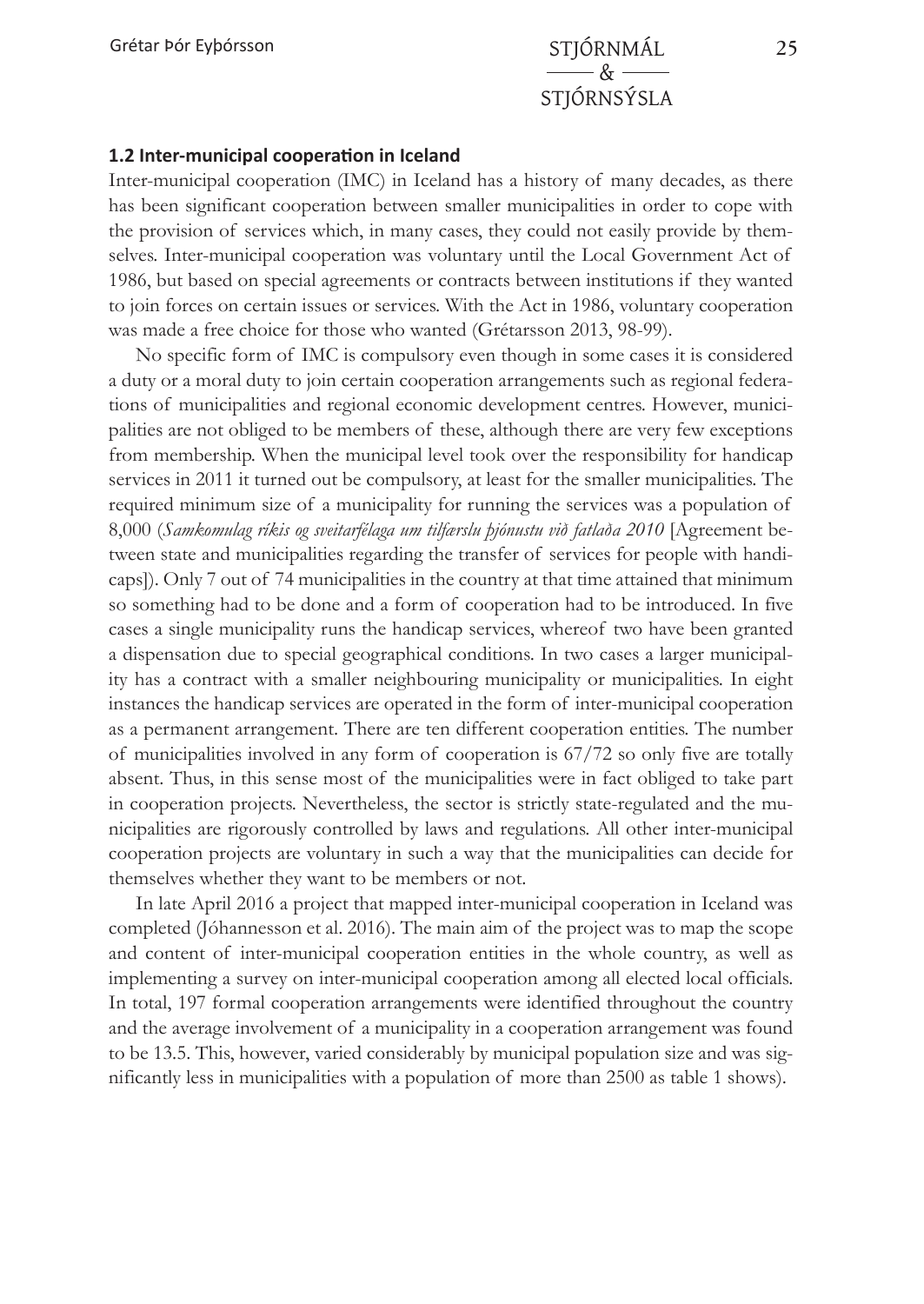Decision-making efficiency, accountability and democracy in inter-municipal cooperation arrangements: The case of Iceland

| Population   | Mean | Median | Range    | N  |
|--------------|------|--------|----------|----|
| 500 and less | 14.3 | 15.0   | $5 - 22$ | 26 |
| 501-1000     | 14.0 | 15.0   | $8 - 21$ | 15 |
| 1001-2500    | 14.3 | 14.0   | $9 - 22$ | 15 |
| 2501-10000   | 11.8 | 11.0   | $6 - 21$ | 12 |
| >10000       | 10.5 | 8.5    | $7 - 17$ | 6  |
| All          | 13.5 | 14.0   | $5 - 22$ | 74 |

| Table 1. Inter-municipal cooperation arrangements in Iceland 2016 |  |  |  |
|-------------------------------------------------------------------|--|--|--|
|-------------------------------------------------------------------|--|--|--|

Mean frequency of arrangements and range by population size of municipalities

 $R_{\rm T}$ **STIÓRNSÝSLA** 

Looking at cooperation by tasks as shown in figure 1 below, the most frequent areas of cooperation are *Social services* (36) and *Primary school* (30). Culture and Museums (23) and *Public security and Fire brigade* (22) are issues that come behind, but are significantly more frequent than other tasks. (Jóhannesson et al. 2016; Eythórsson 2018).  $\mathbb{R}^{1}$  comunication arrangements:



**Figure 2.** Inter-municipal cooperation in Iceland 2016 by tasks (N) **Figure 2.** Inter-municipal cooperation in Iceland 2016 by tasks (N)

#### **2. Inter-municipal cooperation: Motives and concerns**

**2. Inter-municipal cooperation: Motives and concerns** Academic literature on inter-municipal cooperation does not extend far back in time. However, a considerable variety of material exists on motives, experiences, advantages and disadvantages or problems with inter-municipal cooperation. This section discusses sented in research material. the main motives for, and the obstacles against, inter-municipal cooperation as pre-

**26** STJÓRNMÁL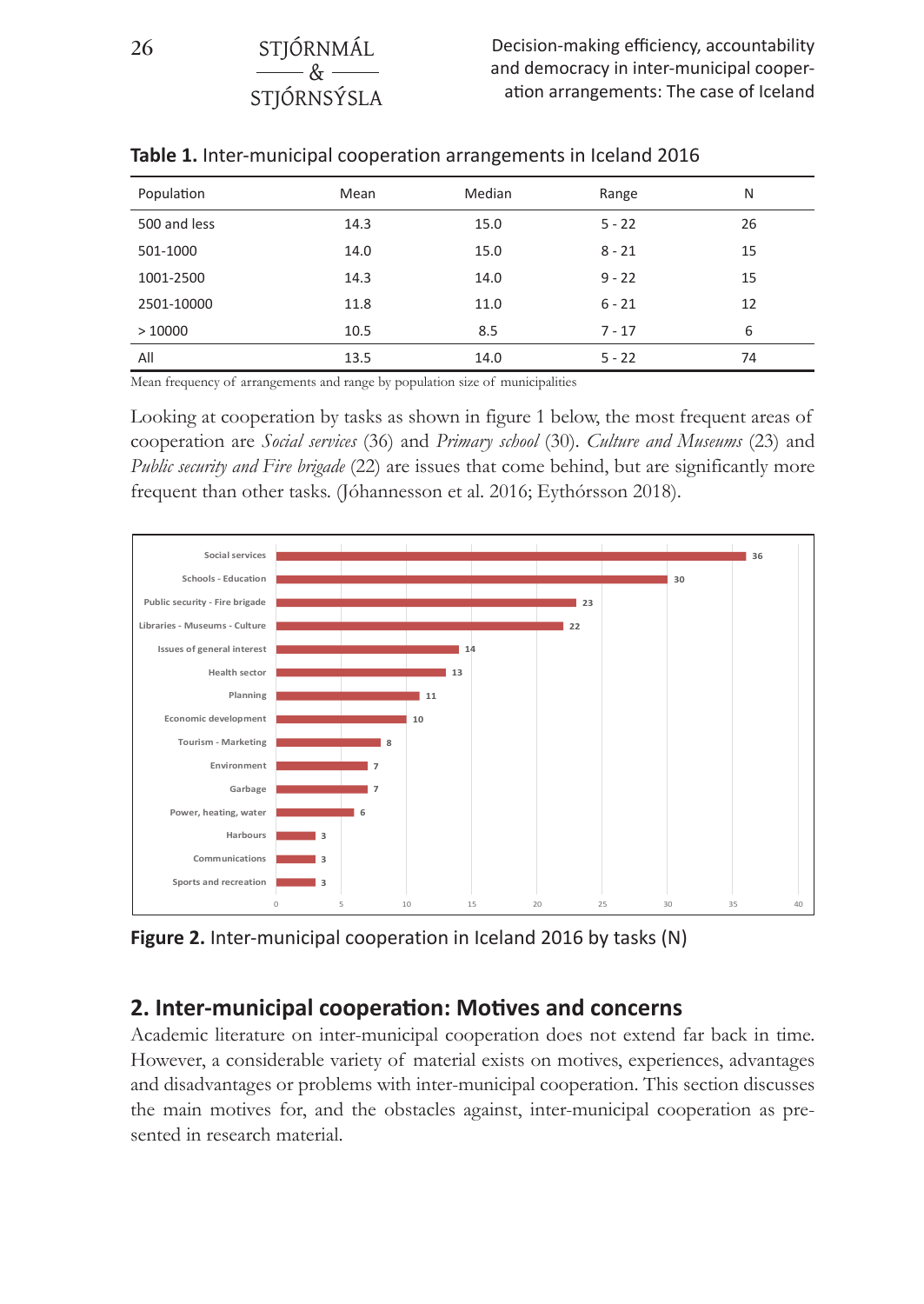#### **2.1 Motives for entering cooperation**

Research evidence has shown that a somewhat strong and widespread consideration behind entering inter-municipal cooperation arrangements is to gain economy of scale for the municipalities involved. This has also to do with gains in service quality, service capacity and administrative capacity. Several studies have pointed these out as strong drivers behind municipalities entering inter-municipal cooperation arrangements (Eythórsson 2018; Teles & Swianiewicz 2018; Wiberg & Limani 2015; Jacobsen 2014, Swianiewicz 2011; Baldersheim & Rose 2010; Hulst & van Montfort 2007; Lundtorp & Weber 2001). "The improvement of performance for the citizens (in terms of effectiveness, efficiency and legitimacy) is a key function of local public sector reforms." (Schwab et al. 2017). In the almost 20 year old study of IMC projects in Denmark, Lundtorp and Weber (2001) found that professional capacity and service quality clearly increased in municipalities which entered the cooperation arrangements. Furthermore, one main benefit was reduction of costs; thus the municipalities achieved the same or better quality at lower or at least the same prices (Lundtorp & Weber 2001, 77-78). The more recent Nordic study from Sweden by Wiberg and Limani (2015) showed clear signs of the collaborative profile meeting needs for higher cost efficiency and competence among staff in three Swedish municipalities. Even though Jacobsen (2014) recognizes the gain of scale-economy in inter-municipal cooperation arrangements in his Norwegian study, he points out that this can vary significantly between types of services and he concludes that the cooperation solution is not fully as good an alternative as the amalgamation of municipalities (Jacobsen 2014, 191-192).

Icelandic studies have clearly suggested the motives and effects of scale-economy, effectiveness and efficiency, such as Ragnarsson (2003) who found clear signs of scale economy and, therefore, reduced expenditure as a consequence of inter-municipal cooperation arrangements. Other studies point in the same direction (Hlynsdóttir 2004; Arnardóttir 2011; Sveinsson 2014; Eythórsson 2018). The newest and most comprehensive findings are by Eythórsson (2018) who, in two different surveys, found that the strongest reason for municipalities entering cooperation arrangements was being able to successfully deal with problems or tasks which were beyond the scope of one municipality. In addition, another frequent motive was lowering costs, thus providing opportunities for economy of scale and reduced expenses. Eythórsson's results clearly indicated that smaller municipalities tended to try to solve their scale, professionalism and capacity problems by cooperating with other municipalities, preferably joining a larger unit, and that they saw cooperation as an attractive choice, rather than risking entry into a somewhat peripheral, powerless situation with low status, in an amalgamated municipality (Eythórsson 2018).

In a broader context, however, the findings seem more mixed. In a book on intermunicipal cooperation in Central and Eastern Europe Swianiewicz brings up several main benefits of joining inter-municipal cooperation. Firstly, he refers to added economies of scale and service delivering capacity for small municipalities which join the cooperation. Secondly, cooperation prevents 'free-riding' if the catchment area of one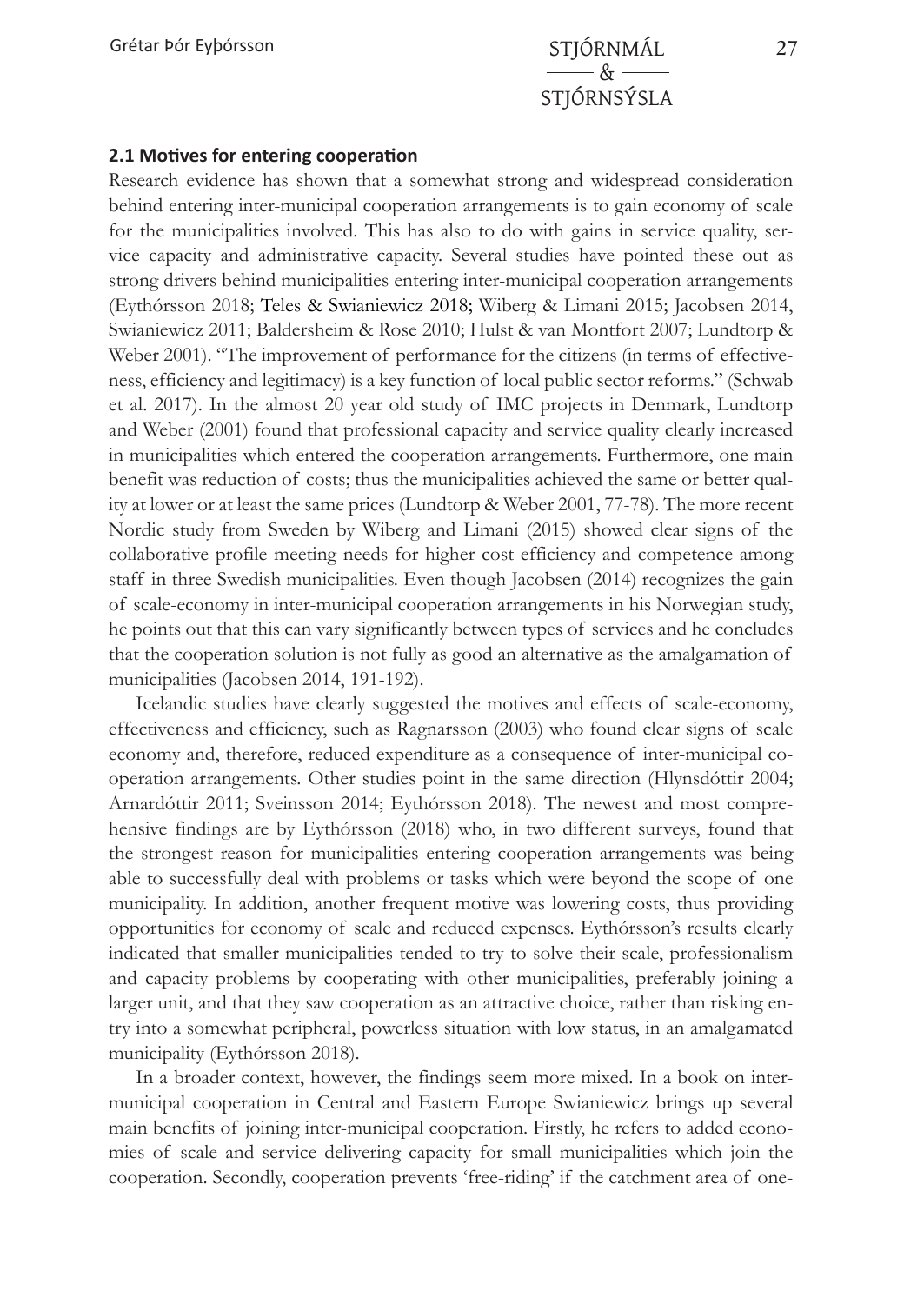municipality is wider than administrative boundaries with neighbouring municipalities. The third benefit identified is the joint management of indivisible infrastructure. The fourth advantage is that it might be better, or even necessary, to manage functionally integrated services in administratively fragmented areas. The fifth source of strength is enhanced visibility for smaller entities which lack capacity for the effective promotion of, for example, tourism. The sixth and last item mentioned by Swianiewicz is improved potential access to funding – not least EU funding (Swianiewicz 2011). Raudla and Tavares (2018) suggest that one of the factors facilitating the development of IMC in contemporary Europe has been the economic crisis and the austerity measures taken by central governments. First, as a reaction to the situation by seeking economies of scale and second, because a crisis makes institutions and leaders seek reforms as a way to tackle the crisis situation (Raudla & Tavares 2018, 341-342).

There seems to be mixed evidence on the reasons for entering inter-municipal cooperation, not least for smaller municipalities which often seek the option of a scaleeconomy. But do these reasons for joining forces with IMC offer results without any disadvantages? Since the evidence from Iceland appears rather one-sided, unlike that from all other European countries, does this mean that the disadvantages there are different or even lacking?

#### **2.2 The more sceptical views: Democracy, accountability and efficiency**

Democratic concerns connected to inter-municipal cooperation arrangements have been raised by various scholars, especially in Europe. These mostly relate to the complexity of accountability and decision-making. Voters in local government elections delegate their power to their directly elected politicians, in itself a delegation of authority, which in principle, could be a problem. This is a fundamental aspect of representative democracy. What is not necessarily included in representative democracy, however, is the situation when elected officials in municipal councils further delegate their authority to another board or council, in no way elected by their voters. Thus, a democratic dilemma can occur.

In a report on inter-municipal cooperation in Denmark, the Danish political scientist Ulrik Kjær mentioned several 'potential concerns on democracy' connected to intermunicipal cooperation projects (Kjær 2000). The first was that the political minority on each municipal board involved in cooperation is, or can be, undermined since it is more commonly a representative from the political majority of a council who represents the municipality on the IMC board. The second concern is that having only one representative on these IMC boards leads to fewer possibilities of monitoring that the interests of each municipality are taken care of. A third consideration is that political accountability can be diffuse. The voters have problems realizing which politician in their municipality is responsible for the decisions of an IMC board (Kjær 2000, 11). However, in another research project on inter-municipal cooperation in Denmark these concerns about democracy received much less support. The Danes Lundtorp and Weber (2001) argued that their research findings did not confirm the democratic concerns expressed by Kjær (Lundtorp & Weber 2001, 73-74).

 $-8$ STJÓRNSÝSLA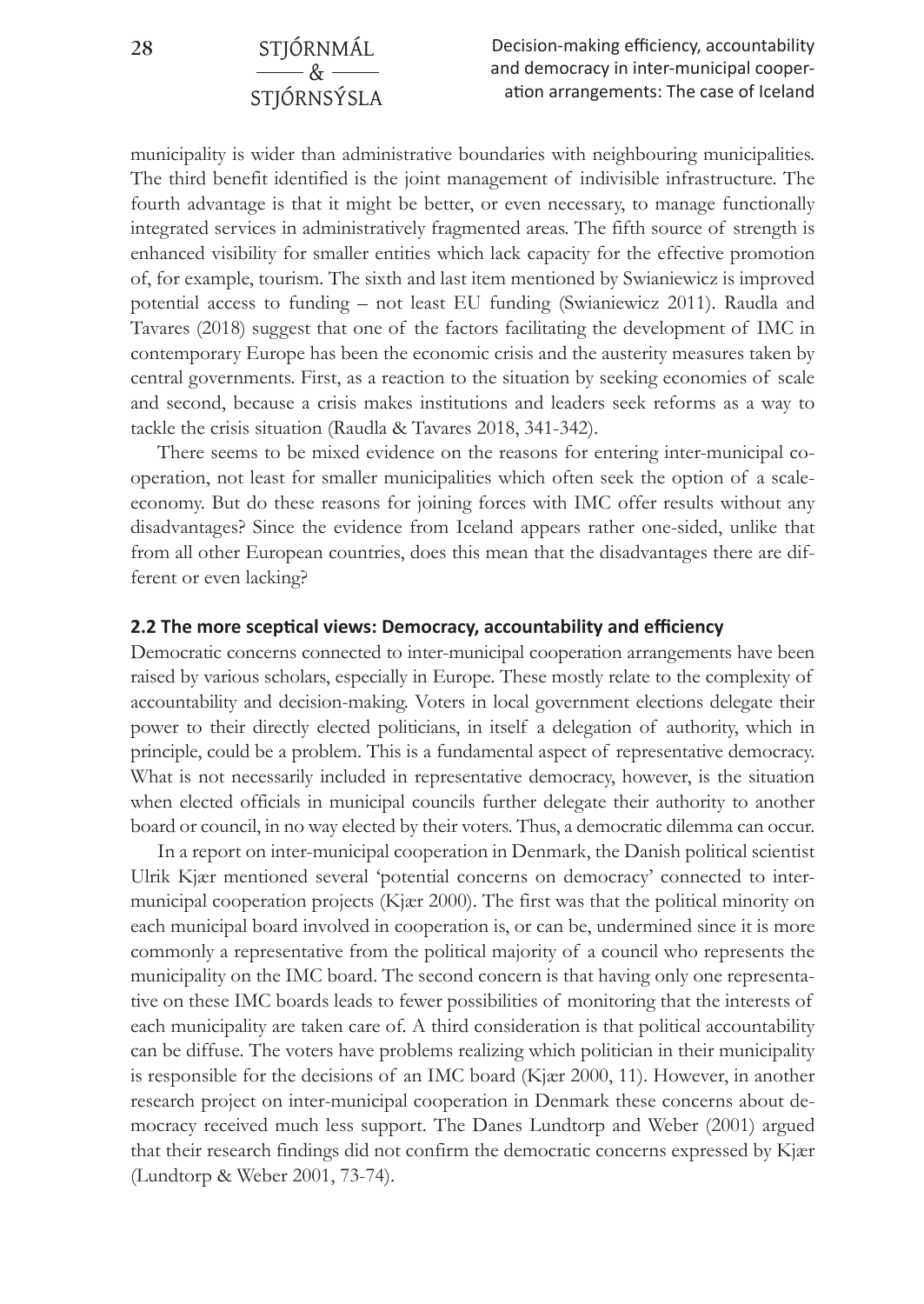Nor does earlier Icelandic research on this topic seem to support these kinds of concerns regarding the democratic deficit. In Finland, criticism has mostly focused on overgrown, inefficient and, therefore, expensive administration in the context of intermunicipal cooperation – not on the democratic aspect (Pekola-Sjöblom 1998).

More recent European research results identify democratic deficits, slow decisionmaking, and increased personnel and political costs as unfavourable consequences of cooperation. First, Swianiewicz (2011) maintains that democratic deficits are caused by several factors such as unclear decision making procedures which are not as transparent as in local government, less transparency in decision-making, ambiguous answers to the question as to who is in charge, how budget control is regulated, and how local councils and citizens are informed about decisions. He even raises the possibility that IMC arrangements can be vulnerable to corruption. Second, he identifies slow decision-making as a consequence of complicated procedures and lack of hierarchal provisions to get out of deadlocks. Third, he brings up the political costs for (at least) some politicians of delegating their power and sharing their prestige and pride with politicians from other municipalities, which can weaken the ability to cooperate. (Swianiewicz 2011, 8).

Gutlic (2011) sees accountability problems as obstacles to inter-municipal cooperation due to the uncertainty as to who is responsible. In her empirical study in Sweden this is confirmed – some of her respondents talk about this as making cooperation difficult and that one "driving" person with a clear mandate would definitely help in IMC arrangements.

Denters (2017) has very recently written about participation and democratic accountability in inter-municipal cooperation arrangements. He points out that the democratic control and accountability of IMC is normally concentrated in the hands of directly elected councils, which can cause this IMC arrangement not to function. Democratically, the channels for citizen control will be indirect since the members of IMC councils or boards are elected by local councilors who are directly elected. Furthermore, the position of elected municipal councilors is weak since they are not well equipped to exercise control over IMCs. Finally, accountability is uncertain in such multi-actor settings as IMCs are. On efficiency and decision-making, Denters notes that there are no distinct incentives for effectiveness and efficiency because it is unclear who benefits from the success of the IMC arrangements or takes the blame for their failures. Moreover, IMCs can be costly systems due to high transaction costs and ineffective due to long drawnout decision-making. He concludes that calls for new forms of democratic control and accountability come as no surprise and become even louder when the task scope broadens (Denters 2017).

## **3. Local leaders' attitudes to inter-municipal cooperation**

The data analysis aiming to answer the research questions in this paper originates from two data sets. One is from a net-survey questionnaire, mailed in spring 2015 to all elected local politicians in the Faroe Islands, Greenland and Iceland as part of the research project "West Nordic Municipal Structure", financed by The Arctic Cooperation Fund. In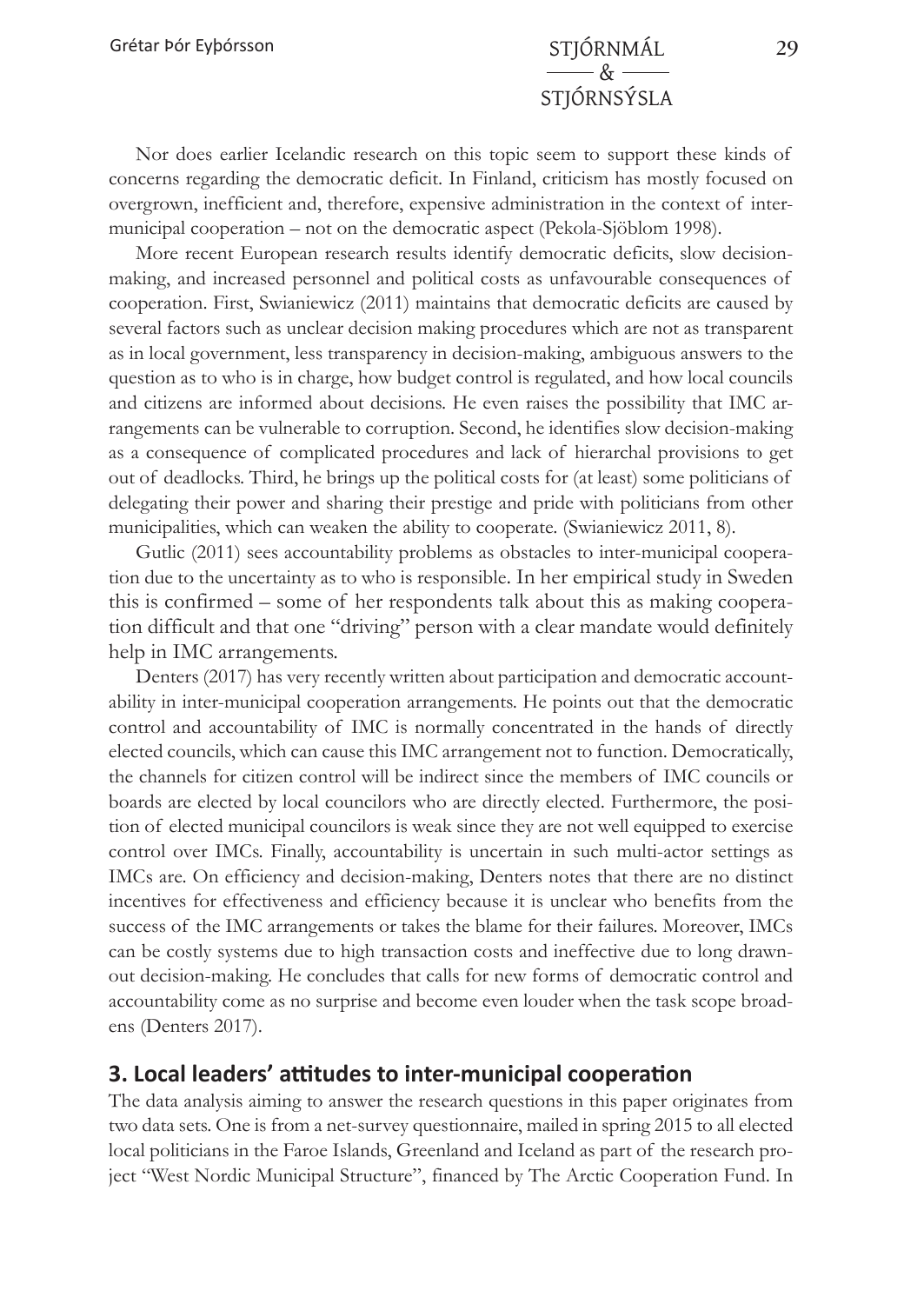## $-\kappa$ STJÓRNSÝSLA

this case only the answers from the Icelandic leaders are analysed. The questions were on several topics; mainly on structural reforms, local democracy and local and regional entrepreneurship. The final response rate was 54 percent (263/487) (Eythórsson et al. 2015).

The other survey was sent out in spring 2016 to all elected local officials in the country; this time as part of the research project "Samstarfsverkefni Sveitarfélaga" [Inter-Municipal Cooperation in Iceland] (see Jóhannesson et al. 2016). In the survey, local elected officials were asked various questions on inter-municipal cooperation. The final response rate was 53 percent (258/489) (Jóhannesson et al. 2016).

In both cases the respondents were asked whether they agreed or disagreed with different statements. The statements were about inter-municipal cooperation in general but their answers are understood as expressing their judgement, based on experience in their own municipality and its IMC context and background.

#### **3.1 Accountability**

In both surveys, the respondents were asked about accountability in the context of IMCs. In one of them, the statement in question focused on the complexity of accountability and the direct wording of the other related to problems due to unclear accountability ("Inter-municipal cooperation can be problematic due to unclear accountability"). These predicaments and the concerns behind them are raised for example by Kjær (2000), Gutlic (2011) and by Denters (2017) as seen above.

In both surveys reported here, strong support for the statements on uncertain accountability is evident. In the 2016 survey a solid majority believes that accountability is not clear in inter-municipal cooperation arrangements (table 2). This attitude is fairly even among leaders in municipalities with different population sizes. Between 75 and 87 percent agree or strongly agree with the statement.

| Population in<br>municipality | Strongly<br>agree | Agree | <b>Disagree</b> | Strongly<br>disagree | N   | Balance score |     |
|-------------------------------|-------------------|-------|-----------------|----------------------|-----|---------------|-----|
| 500 and less                  | 26%               | 49%   | 26%             | 0%                   | 39  |               | 49% |
| $501 - 1000$                  | 24%               | 53%   | 18%             | 4%                   | 45  |               | 56% |
| $1001 - 2500$                 | 31%               | 56%   | 13%             | 0%                   | 45  |               | 73% |
| 2501 - 10.000                 | 30%               | 49%   | 19%             | 2%                   | 47  |               | 57% |
| More than 10,000              | 32%               | 53%   | 11%             | 5%                   | 19  |               | 68% |
| Total                         | 28%               | 52%   | 18%             | 2%                   | 195 |               | 60% |

**Table 2.** "Inter-municipal cooperation can be problematic due to unclear accountability"

Balance score = Strongly agree plus Agree – Strongly disagree plus Disagree.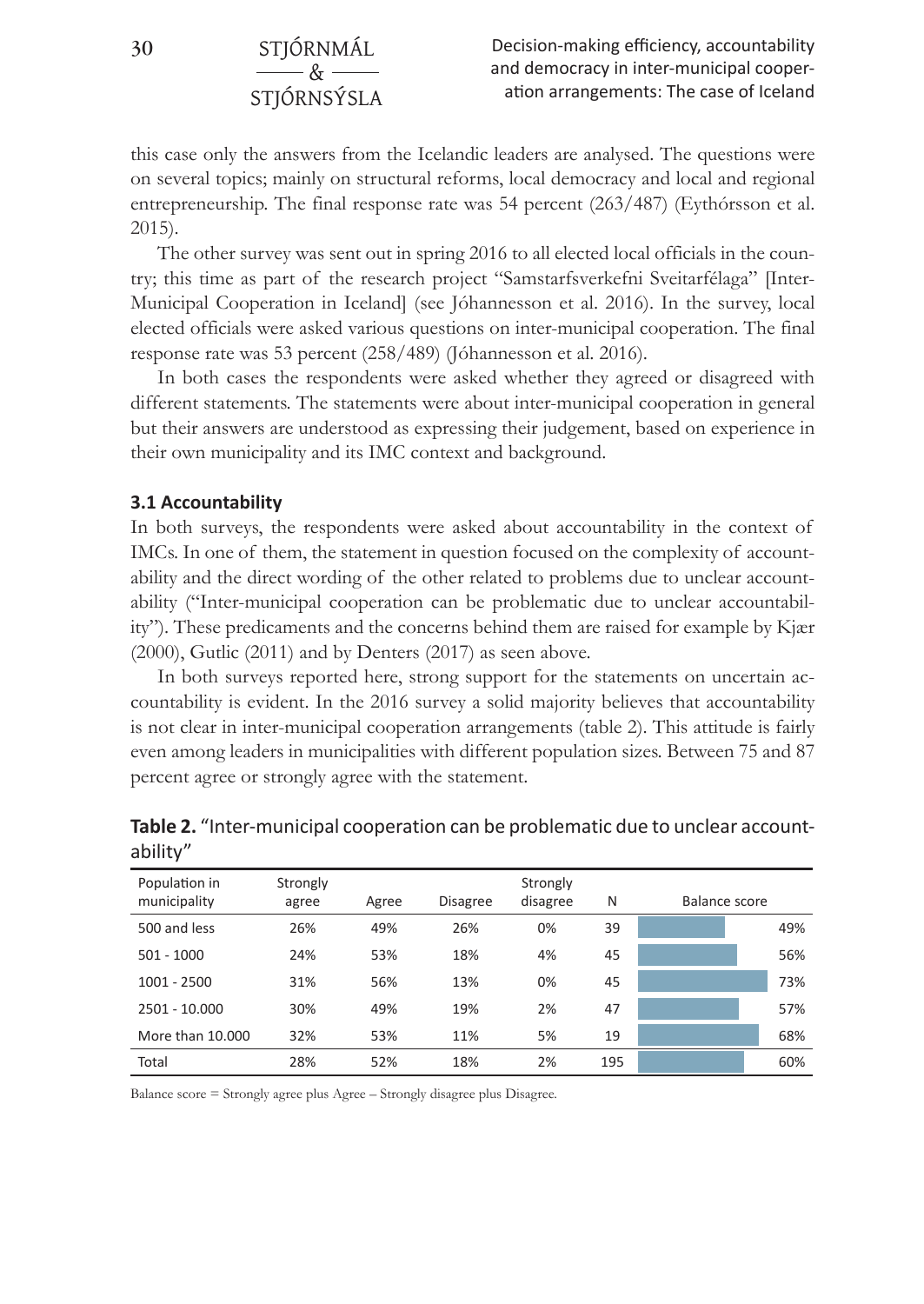## $\mathcal{Q}_{\pm}$ STJÓRNSÝSLA

The same tendency is shown in the survey from 2015 although on a different measurement scale. On the scale  $1 - 7$  the mean scores are all above the mid-point of  $4 -$  the lowest at 4.56 and the highest is 5.56. These scores are  $65 - 79$  percent of the scale on the "agree side" so we see a very similar pattern in both surveys.



#### **Figure 3. <b>A**  $\blacksquare$  inter-municipal cooperation can be problematic due to complex  $\blacksquare$  and  $\blacksquare$  and  $\blacksquare$  and  $\blacksquare$  and  $\blacksquare$  and  $\blacksquare$  and  $\blacksquare$  and  $\blacksquare$  and  $\blacksquare$  and  $\blacksquare$  and  $\blacksquare$  and  $\blacksquare$  and  $\blacksquare$ **Figure 3.** "Inter-municipal cooperation can be problematic due to complex

Mean scores on a scale 1-7 on the above statement (1=Completely disagree; 7=Completely agree). (N=243)

IMCs in all size categories of municipalities. However, a pattern seems to emerge to the effect that this belief is stronger in municipalities with a population of more than 1000. Further, we see from Figure 3 that accountability is believed to be complex or unclear in

operation in Iceland – at least among elected local councilors. Accountability seems to be a definite concern in the context of inter-municipal co-

## **3.2 Efficiency and decision-making** <br> **3.2 Efficiency and decision-making**

lic 2011; Swianiewicz 2011; Denters 2017). However, no research in Iceland has ever suggested a parallel trend, except Hlynsdóttir´s qualitative research on IMCs in South<br>Jeoland from 2004 Complexity and/or inefficiency in decision-making in inter-municipal cooperation is argued in almost all the research findings quoted above (Pekola-Sjöblom 1998; Gut-Iceland from 2004.

In brief, the two surveys from 2015 and 2016 show that this belief is widespread among local leaders; that is, inefficiency in decision making is apparent in IMCs. From the statement that IMCs are problematic due to inefficiency in decision-making. This represents a huge majority in all size categories so the point seems hardly questionable. 75 to 90 percent of the leaders in the 2016 survey "Strongly agree" or "Agree" with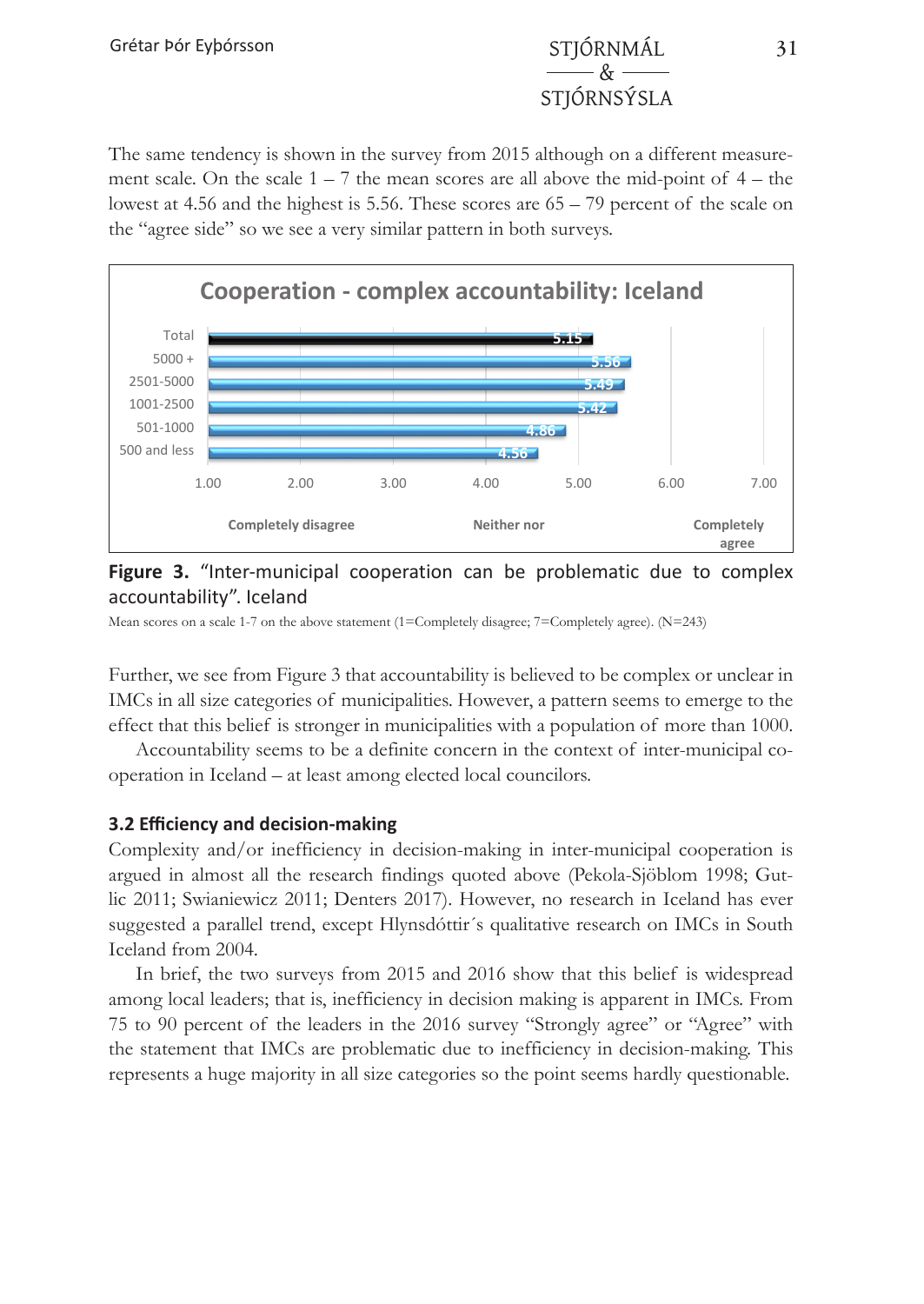| Population in<br>municipality | Strongly<br>agree | Agree | <b>Disagree</b> | Strongly<br>disagree | N   | Balance score |     |
|-------------------------------|-------------------|-------|-----------------|----------------------|-----|---------------|-----|
| 500 and less                  | 26%               | 49%   | 23%             | 3%                   | 39  |               | 49% |
| $501 - 1000$                  | 27%               | 48%   | 23%             | 2%                   | 44  |               | 50% |
| $1001 - 2500$                 | 30%               | 57%   | 14%             | 0%                   | 44  |               | 73% |
| 2501 - 10.000                 | 30%               | 53%   | 13%             | 4%                   | 47  |               | 66% |
| More than 10,000              | 32%               | 58%   | 5%              | 5%                   | 19  |               | 79% |
| Total                         | 28%               | 53%   | 16%             | 3%                   | 194 |               | 62% |

**Table 3.** "Inter-municipal cooperation can be problematic due to inefficient decision-making" agree Agree Agree Disagree Strongly (Agree Strongly Agree N Balance score N Balance score N Balance Strongly A<br>Agree N Balance score N Balance Strongly Agree N Balance Strongly Agree Strongly Agree Strongly Agree Strongly 500 and less 26% 49% 23% 3% 39 **49%**

Balance score = Strongly agree plus Agree – Strongly disagree plus Disagree.  $s_{\alpha}$  and  $s_{\alpha}$  are problematic due to complex that IMC can be problematic due to complexity due to complexity due to complexity due to complexity due to complexity due to complexity due to complexity due to complexit

&

STJÓRNSÝSLA

The survey from 2015 clearly shows the same pattern. A sound majority in all municipal size categories agrees with the statement that IMC can be problematic due to complexity in decision-making. But, as in the case of accountability above, the views differ slightly, however, between larger and smaller municipalities. There is apparently a greater emphasis on the problem among leaders in the larger municipalities - that is, with a population of more than 1000.



#### decision making". Iceland complex decision can be problematic due to complex decision can be problematic due to complex decision can be problematic due to control of the problematic due to complex due to control of the pro **Figure 4.** "Inter-municipal cooperation can be problematic due to complex

Mean scores on a scale 1-7 on the above statement (1=Completely disagree; 7=Completely agree). (N=242)

ipal cooperation can cause complex and inefficient decision-making. To sum up, the Icelandic elected local leaders seem to believe strongly that inter-munic-

## cooperation can cause complex and inefficient decision-making. **3.3 Overview**

When some of the municipal services are provided directly by the individual municipalities and some through cooperation arrangements with others, things can get more complicated for both the citizens and the politicians. Even what services are offered can

**32** STJÓRNMÁL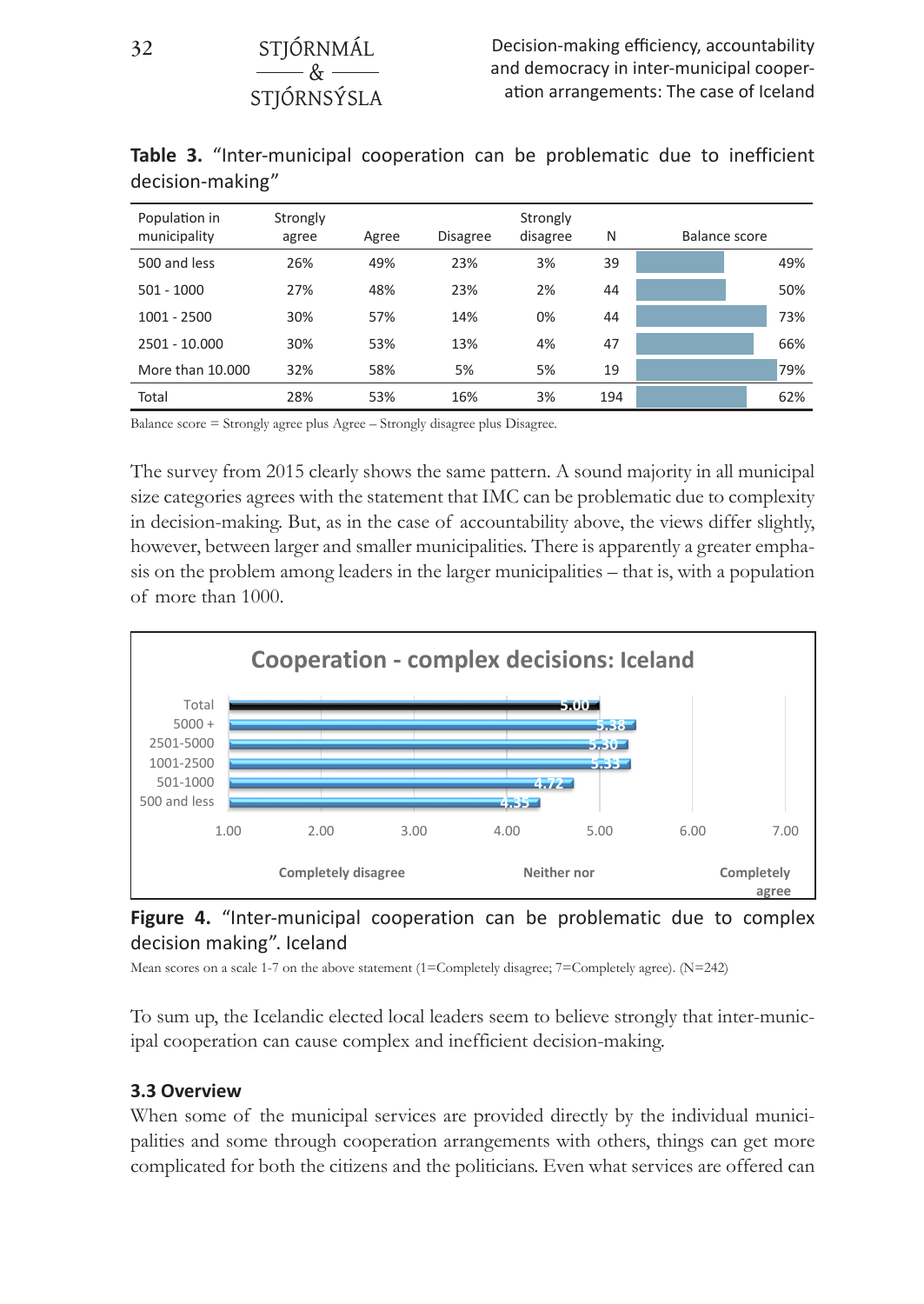## $-\mathcal{R}_{\mathbf{\Sigma}}$ STJÓRNSÝSLA

be less transparent. In quite a number of cases the IMC arrangements have their own webpages where the services are presented. This does not necessarily mean that the same IMCs are presented or accessible on the web pages of the individual municipalities. A survey among directors of 50 inter-municipal cooperation arrangements in Iceland conducted in February/March 2015 showed that in 60 percent of cases the citizens are informed about the activities of IMCs on IMC webpages and only 43 percent on the webpages of the municipalities concerned (Eythórsson 2017; Eythórsson 2015). This means that in less than half the cases, citizens can access information through their own municipality's webpage. Should they manage or bother to look up the webpage of the IMC, no more than 6 out of 10 have one. This does not help citizens or politicians to obtain proper information or overview of the services.

In the survey from 2016 the local leaders were asked about this – one question on their own overview and another on their evaluation of the overview of the citizens. In table 4 we see rather clear results. Local leaders do not believe that IMCs improve citizens' overview of services available to them. In actual fact the opposite is the case – the citizens have less overview, I dare say. From 62 to 78 percent of them disagree or strongly disagree with the statement in different size categories. It is only in the smallest municipalities where a majority of them agrees (64%).

| Population in<br>municipality | Strongly<br>agree | Agree | <b>Disagree</b> | Strongly<br>disagree | N   |        | Balance score |     |
|-------------------------------|-------------------|-------|-----------------|----------------------|-----|--------|---------------|-----|
| 500 and less                  | 11%               | 53%   | 28%             | 8%                   | 36  |        |               | 28% |
| $501 - 1000$                  | 2%                | 32%   | 56%             | 10%                  | 41  | $-32%$ |               |     |
| $1001 - 2500$                 | 0%                | 38%   | 51%             | 11%                  | 37  | $-24%$ |               |     |
| 2501 - 10.000                 | 5%                | 18%   | 64%             | 14%                  | 44  | $-55%$ |               |     |
| More than 10.000              | 6%                | 29%   | 53%             | 12%                  | 17  | $-29%$ |               |     |
| Total                         | 5%                | 34%   | 51%             | 11%                  | 175 | $-23%$ |               |     |

**Table 4.** Inter-municipal cooperation improves citizens' overview of services they can be provided with

Balance score = Strongly agree plus Agree – Strongly disagree plus Disagree.

In the following table (table 5) we see the responses of the local leaders themselves on the same question. Their views appear to be more split. In the larger municipalities (2500 and more) over 60 percent of the leaders disagree, which means that they feel there is less overview. In the smallest municipalities (1000 and less) this is the opposite (36-41%).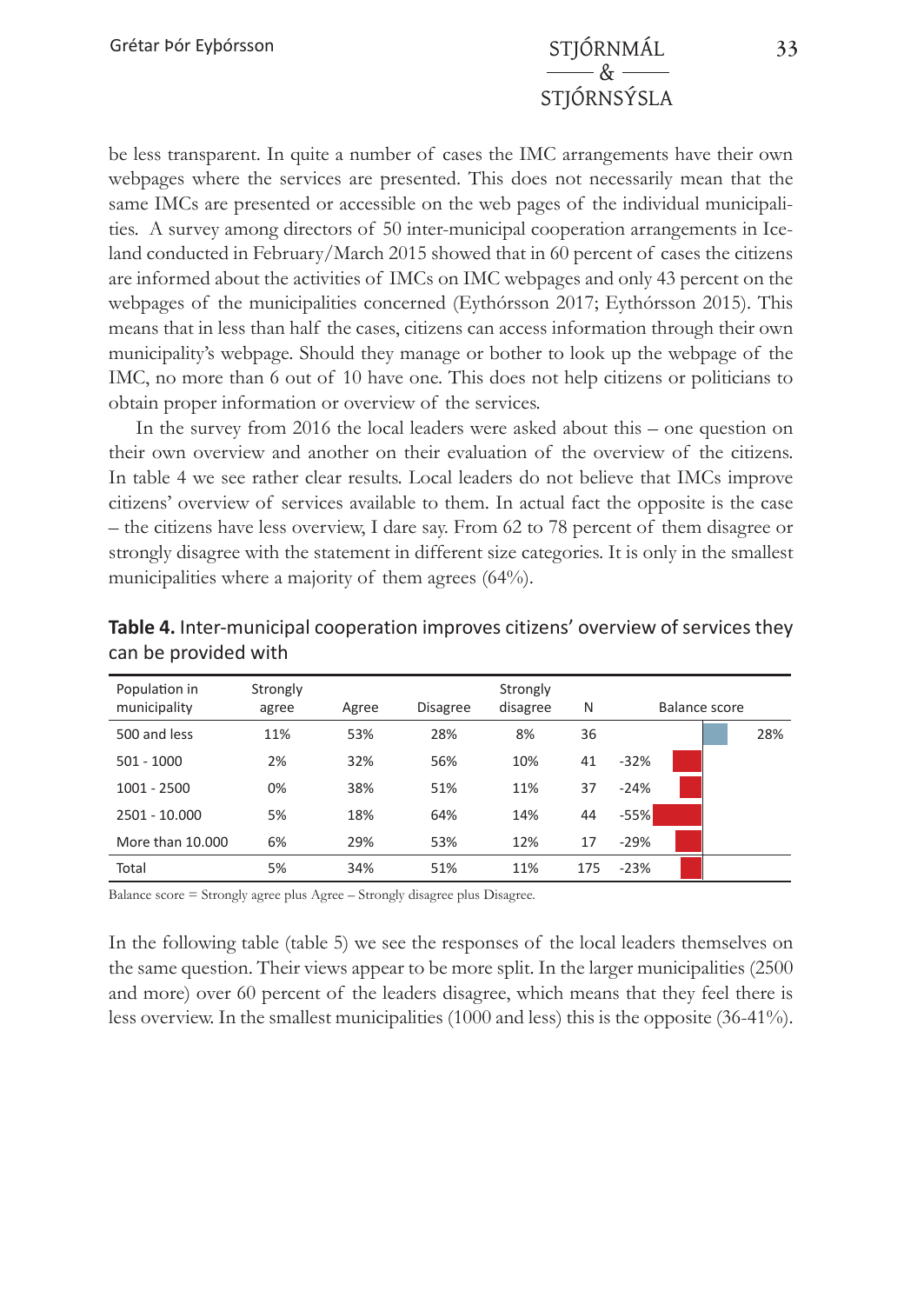| Population in<br>municipality | Strongly<br>agree | Agree | <b>Disagree</b> | Strongly<br>disagree | N   |        | Balance score |     |
|-------------------------------|-------------------|-------|-----------------|----------------------|-----|--------|---------------|-----|
| 500 and less                  | 17%               | 42%   | 33%             | 8%                   | 36  |        |               | 17% |
| $501 - 1000$                  | 9%                | 56%   | 27%             | 9%                   | 45  |        |               | 29% |
| $1001 - 2500$                 | 3%                | 48%   | 40%             | 10%                  | 40  |        |               | 0%  |
| $2501 - 10.000$               | 4%                | 35%   | 46%             | 15%                  | 46  | $-22%$ |               |     |
| More than 10,000              | 5%                | 32%   | 37%             | 26%                  | 19  | $-26%$ |               |     |
| Total                         | 7%                | 44%   | 36%             | 12%                  | 187 |        |               | 3%  |

**Table 5.** "Inter-municipal cooperation improves politicians' overview of services provided by the municipality"

Balance score = Strongly agree plus Agree – Strongly disagree plus Disagree.

A similar pattern shows up in the responses to both questions, although more divided on the overview of the leaders themselves. In the larger municipalities, the overview is not believed to improve with IMCs, although this is the case in the smaller ones. The opinion seems to be more divided among the leaders than what they think applies to the citizens. An explanation of these differences in relation to population size is not obvious and probably needs further investigation, for example, by means of interviews or focus group methods.

#### **3.4 Democracy**

The last analysis conducted in this paper is on a general evaluation by local leaders in Iceland as to whether inter-municipal cooperation is a democratic way of providing municipal services. Above, we have analyzed and discussed several democratic aspects of IMCs but, as the next statement is phrased, it should be considered as a quest for a general evaluation of whether inter-municipal cooperation as such is democratic. We have seen that there are widespread doubts on accountability and efficiency in decisionmaking when it comes to IMC. Therefore, the results in table 6 are surprising: A strong majority of local leaders believe that IMCs are a democratic way of providing services to citizens, except in the six largest municipalities where the opinion is 50/50. In the other categories, those who agree or strongly agree are 62 – 82 percent.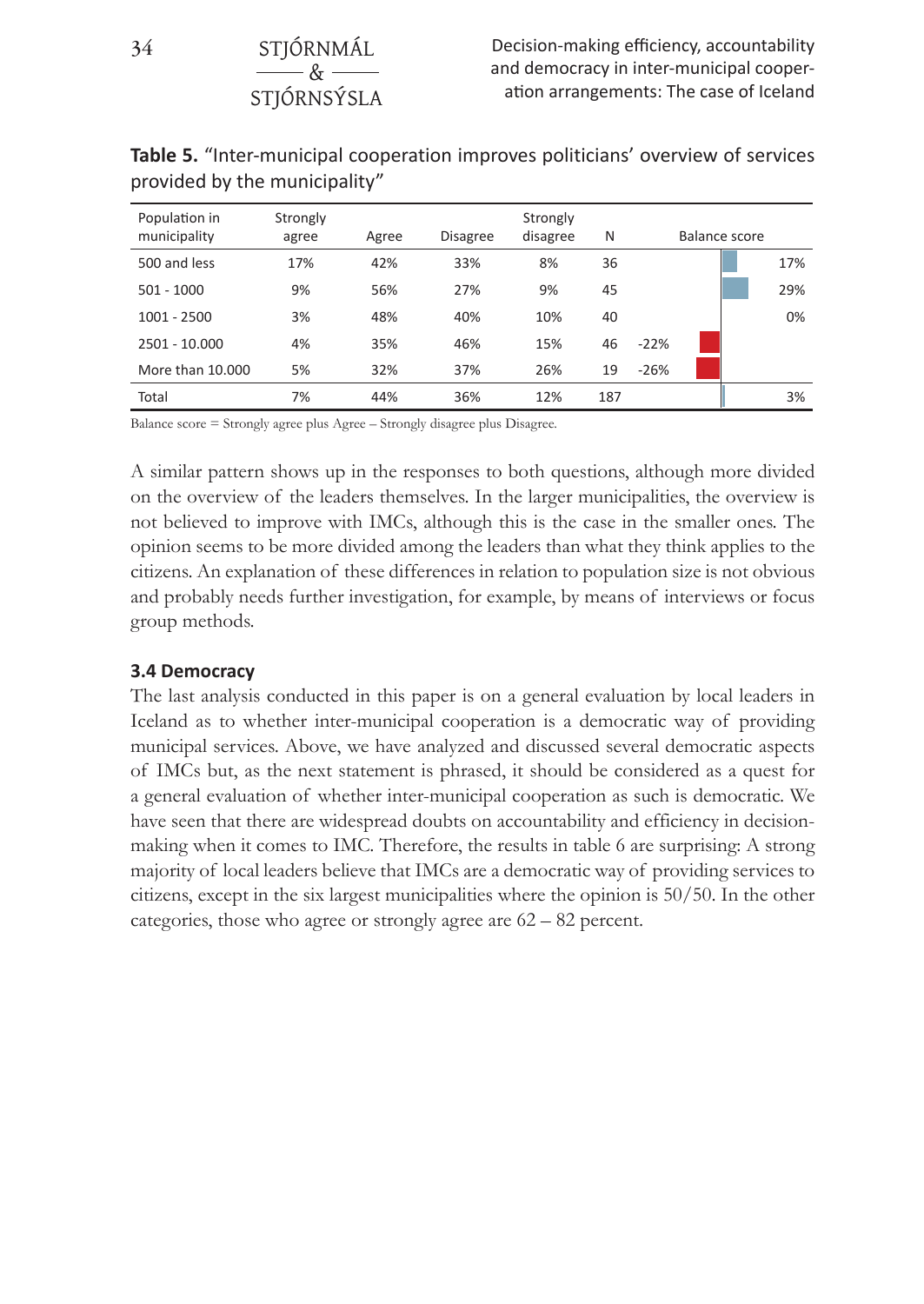| Population in<br>municipality | Strongly<br>agree | Agree | <b>Disagree</b> | Strongly<br>disagree | N   | Balance score |
|-------------------------------|-------------------|-------|-----------------|----------------------|-----|---------------|
| 500 and less                  | 26%               | 56%   | 15%             | 3%                   | 39  | 64%           |
| $501 - 1000$                  | 5%                | 57%   | 26%             | 12%                  | 42  | 24%           |
| $1001 - 2500$                 | 14%               | 55%   | 25%             | 7%                   | 44  | 36%           |
| 2501 - 10.000                 | 7%                | 55%   | 25%             | 14%                  | 44  | 23%           |
| More than 10,000              | 6%                | 44%   | 19%             | 31%                  | 16  | 0%            |
| Total                         | 12%               | 55%   | 23%             | 11%                  | 186 | 33%           |

**Table 6.** "Inter-municipal cooperation is a democratic way of providing services to citizens"

Balance score = Strongly agree plus Agree – Strongly disagree plus Disagree.

#### **4. Concluding discussion**

The results presented in this article are based on two different surveys among the same population of elected local politicians in Iceland. Both show clear patterns in local leaders' attitudes and opinions on inter-municipal cooperation arrangements with regard to some democratic aspects. Despite a slightly different wording between surveys, the topics and concepts should be clear enough. The Icelandic local government sector is not extensive and discussions on municipal affairs usually reach a good share of the leaders, both in their annual meetings or their sectoral journals. This increases the probability of their mutual understanding of topics raised in the surveys.

Summing up the results from the analysis, we begin by saying that *democratic accountability* is definitely a concern and that among the elected local councilors in Iceland it is considered somewhat problematic in the context of inter-municipal cooperation. The main pattern is that this tends to be the belief of leaders in municipalities with a population of more than a 1000 rather than of those in the smallest ones. *Inefficiency in decisionmaking* in inter-municipal cooperation arrangements is widely argued in research findings on inter-municipal cooperation and democracy. In the case of Iceland, as shown in data from local leader surveys, it is found to be a strong conviction that inter-municipal cooperation can cause complex and inefficient decision-making situations, thus being less efficient than local government processes where services are provided by a single municipality.

As regards the questions whether IMC arrangements give more comprehensive and better overview of service provision the main answer is negative. This is, however, to some extent related to municipal size  $-$  a majority of the leaders in the smallest municipalities believe that efficiency and overview is gained by joining IMCs.

This evidence certainly lends support to the more sceptical views put forward by various scholars (Pekola-Sjöblom 1998, Kjær 2000, Gutlic 2011, Swianiewicz 2011 and Denters 2017). Inter-municipal cooperation in Iceland has its advantages through increased capacity and economy of size, but it also seems to experience these democracy-related concerns. The general misgivings stated by the above-mentioned European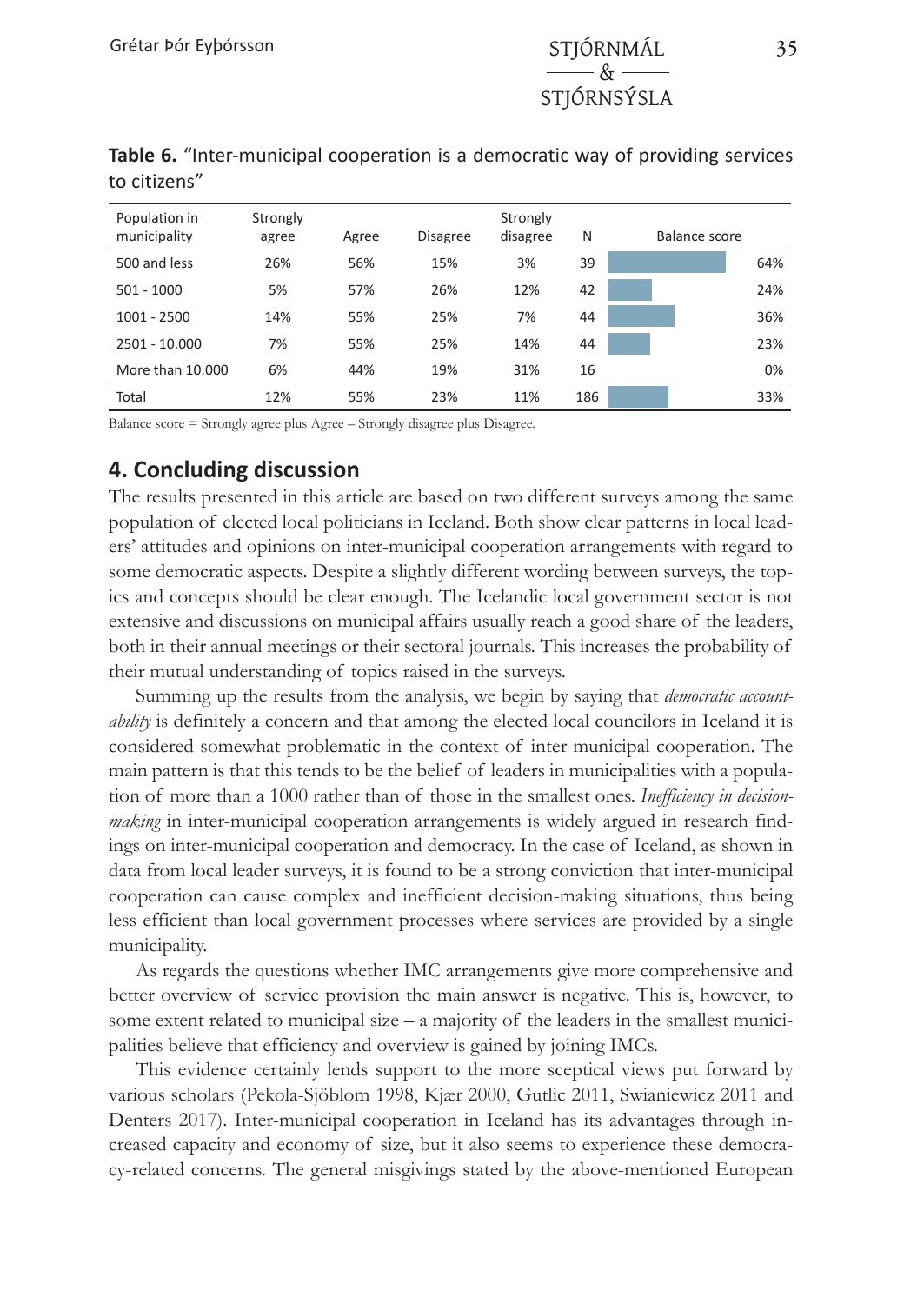### **36** STJÓRNMÁL  $-\mathcal{R}_{\mathbf{r}}$ STJÓRNSÝSLA

researchers, therefore, seem to be present in the case of inter-municipal cooperation in Iceland. However, looking further at the results from the Icelandic case it is rather surprising to see that in the last table presented in the paper we find a strong majority of local leaders agreeing with the statement that inter-municipal cooperation is a democratic way of providing services!

This raises some questions. Do Icelandic local leaders really think that inter-municipal cooperation is a democratic way of providing services, but still see various downsides of this form? Or do they understand or define the concept "democracy" in another way than including democratic accountability and decision-making efficiency? Or are the problems with accountability and decision-making efficiency not conspicuous enough to affect the general judgement as to whether IMC is a democratic way to provide services or not? We have to bear in mind that the data we are analysing in this article is from surveys among the "elite" – elected local politicians. Do they evaluate these issues differently from ordinary citizens? Would we perhaps get divergent results in a citizen survey? This final question cannot be answered here, but it would be interesting to see how citizens responded. Nevertheless, local leaders in Iceland do agree that there are concerns relating to the institutional arrangement of inter-municipal cooperation.

#### **Notes**

- 1 Source: www.hagstofa.is
- 2 Association of Local Authorities in Iceland September 2018.
- 3 Source: Iceland Statistics (Hagstofa Íslands) www.hagstofa.is

#### **References**

- Arnardóttir, J.E (2011). *Samtök sveitarfélaga á Vesturlandi. Samstarf eða vísir að þriðja stjórnsýslustigi?* [Federation of Municipalities in West Iceland. Cooperation or indication of a new governmental tier?] (MPA-thesis). University of Iceland, Reykjavík.
- Association of Local Authorities in Iceland (2018). *Local Governments in Iceland. Facts and Figures.* Retrieved from https://www.samband.is/media/tolfraedilegar-upplysingar/Enskur\_Baeklingur\_sept\_2018. pdf
- Baldersheim, H., and Rose L. (2010). "Territorial Choice: Rescaling Governance in European States", in H. Baldersheim and L. Rose (eds.), *Territorial Choice. The Politics of Boundaries and Borders* (pp.1-21). London: Palgrave Macmillan.
- Denters, B. (2017). "Participation, and Democratic Accountability: Making a difference for the Citizens", in C. Schwab, G. Bouckaert, and S. Kuhlmann (eds.), *The Future of Local Government in Europe. Lessons from Research and Practice in 31 countries* (pp. 79-100). Baden Baden: NOMOS.
- Etzioni, A. (1970). *Moderna Organisationer* [Modern Organisations]. Lund: Berlingska Boktryckeriet.
- Eythórsson, G.T (2018). "Bigger and stronger together. How Icelandic municipalities solve their lack of capacity and scale economy", in F. Teles and P. Swianiewicz (eds.), *Inter-municipal cooperation in Europe. Institutions and Governance.* Palgrave MacMillan.
- Eythórsson, G.T. (2015). *Inter-Municipal Cooperation in Iceland. Results from the survey.* Presented at 4th General COST-LocRef MC and WG Meeting. Local Public Sector Reforms: An International Comparison (LocRef IS 1207) held in Dubrovnik (Croatia), 05/06 May 2015.
- Eythórsson, G.T. (2012). "Efling íslenska sveitarstjórnarstigsins. Áherslur, hugmyndir og aðgerðir" [Reinforcing the municipal level in Iceland. Ideas, policies and implementations], *The Icelandic Review of Politics & Administration* 2(8), 431-450. Retrieved from http://www.irpa.is/article/view/1187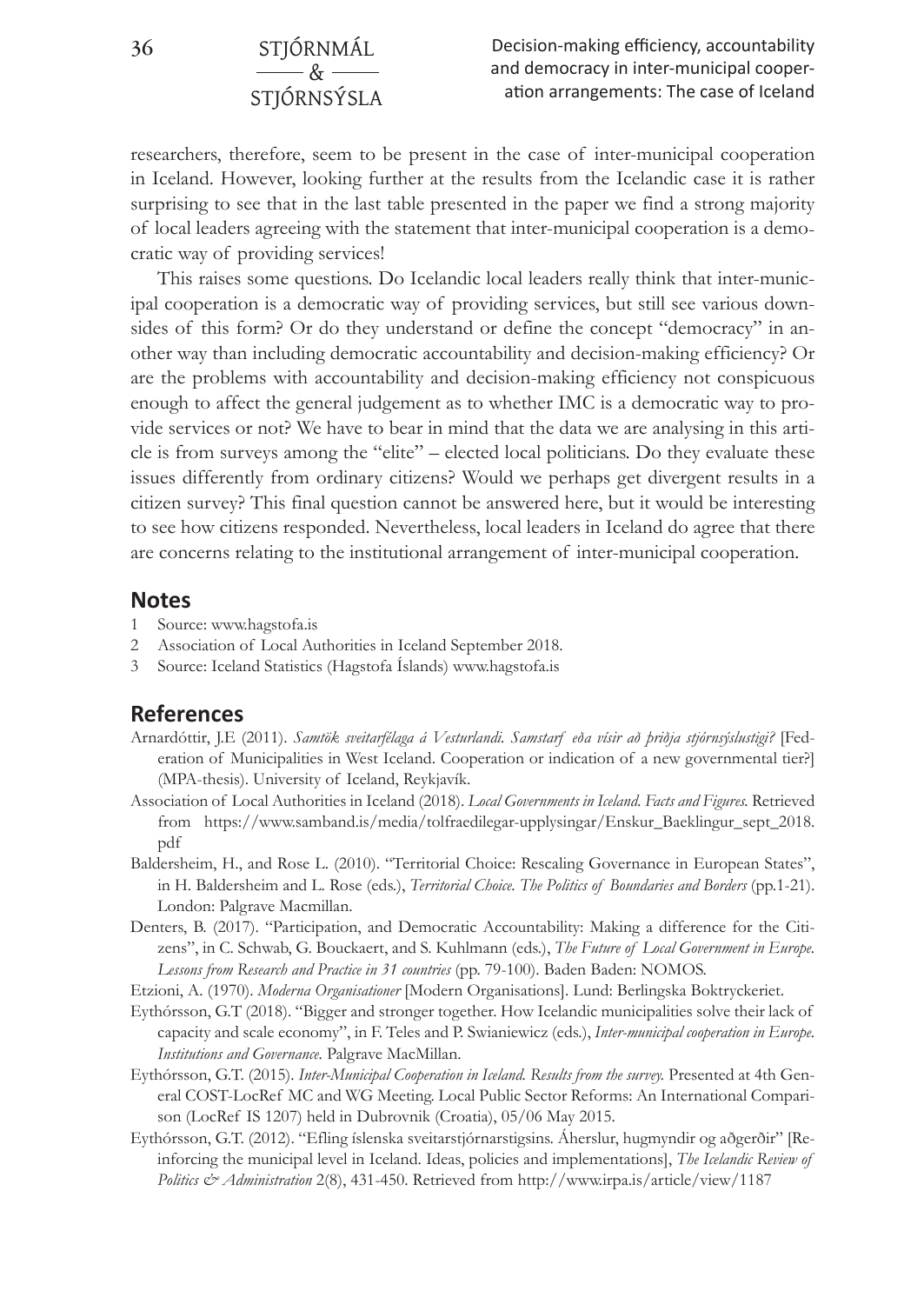## & STJÓRNSÝSLA

- Eythórsson, G.T. (2009). "Municipal amalgamations in Iceland. Past, present and future", in G. Baldacchino, R. Greenwood, and L. Felt (eds.), *Remote Control. Governance Lessons for and from Small, Insular, and Remote Regions.* St. John´s: Iser Books.
- Eythórsson, G.T. (1998). *Kommunindelningspolitik i Island. Staten, kommunerna och folket om kommunsammanslagningar* [Municipal structure in Iceland. The state, the municipalities and the people on municipal amalgamations]. Göteborg: CEFOS.
- Eythórsson, G.T., Gløersen, E., and Karlsson, V. (2015). *Municipalities in the Arctic in Challenging times. West Nordic local politicians and administrators on municipal structure, local democracy, service provision and adaptive capacity in their municipalities*. Akureyri: University of Akureyri. Retrieved from http://ssv.is/Files/ Skra\_0072561.pdf
- Eythórsson G.T., Gløersen, E., and Karlsson, V. (2014). *West Nordic municipal structure: Challenges for local democracy, efficient service provision and adaptive capacity.* Report from a project supported by the Arctic Co-operation Programme 2012-2014. Akureyri: RHA. Retrieved from http://ssv.is/Files/ Skra\_0071836.pdf
- Eythórsson G.T., Sveinsdóttir, H., and Jóhannesdóttir, K. (2006). *Íslenska sveitarstjórnarstigið viðhorf stjórnmálamanna. Könnun meðal sveitarstjórnarmanna og Alþingismanna* [The Icelandic Municipal System. Survey among local administrators and members of parliament]*.* Borgarbyggð: Rannsóknamiðstöð Háskólans á Bifröst.
- Grétarsson, I.E. (2013). *Sveitarfélög á Íslandi 1872 2012. Lýðræði í löggjöf. Forsaga laga og ferli endurskoðunar*  [Municipalities in Iceland 1872 – 2012. Democracy in legislation] (MPA-thesis). University of Iceland, Reykjavík.
- Gutlic, S. (2011). *Samverkan mellan kommuner en fallstudie om fyra kommuner i Västra Götaland* [Intermunicipal cooperation – a case study of four municipalities in West Gothland] (Master's-thesis in public administration). Göteborg University, Sweden.
- Hlynsdóttir, E.M (2001). *Sveitarfélagið Skagafjörður. Staða lýðræðis í sameinuðu sveitarfélagi* [Skagafjörður Municipality. The democratic situation in an amalgamated municipality] (BA-thesis). University of Iceland, Reykjavík.
- Hlynsdóttir, E.M. (2004). *Uppsveitir Árnessýslu: Samstarf eða sameining?* [Upper Árnessýsla: Inter-municipal cooperation or amalgamation?] (MA-thesis). University of Iceland, Reykjavík.
- Hulst, R., and Van Montfort, A. (eds.) (2007). *Inter-municipal cooperation in Europe* (Vol. 238). Dordrecht: Springer.
- Iceland Statistics (n.d.). Retrieved from www.hagstofa.is
- Icelandic Ministry of Welfare. Retrieved from [https://www.velferdarraduneyti.is/yfirfaersla/um](https://www.velferdarraduneyti.is/yfirfaersla/um-verkefnid/)[verkefnid/](https://www.velferdarraduneyti.is/yfirfaersla/um-verkefnid/)
- Jóhannesson, A., Jóhannesson, H., and Eythórsson, G.T. (2016). *Samstarfsverkefni Sveitarfélaga*. [Intermunicipal cooperation in Iceland]. Akureyri: University of Akureyri Research Centre.
- Karlsson, V., and Jóhannesson, T. (2014). *Sameiningar sveitarfélaga á Vesturlandi. Möguleikar nokkurra valkosta og hugsanleg áhrif þeirra árið 2014*. [Municipal amalgamations in West Iceland. Opportunities associated with certain options and their potential impact in 2014] Borgarnes: SSV. Retrieved from http://www.ssv.is/Files/Skra\_0069071.pdf
- Kjær, U. (2000). *Kommunale samarbejder og demokratisk control* [Municipal cooperation and democratic administration]. Copenhagen: KL - Local Government Denmark.
- Lundtorp, S. and, Weber, M. (2001). *Kommunalt Samarbejde. Nu og i fremtiden* [Municipal cooperation. Now and in the future]*.* Copenhagen: KL - Local Government Denmark.
- Pekola-Sjöblom, M. (1998). *JOINT MUNICIPAL AUTHORITIES AN EFFECTIVE AND DEMO-CRATIC FORM OF COOPERATION BETWEEN MUNICIPALITIES?* Unpublished paper.
- Ragnarsson, R. (2003). *Samvinna sveitarfélaga á Íslandi. Valkostur við sameiningu?* [Inter-municipal cooperation in Iceland. An alternative to amalgamations?] (MA-thesis). University of Iceland, Reykjavík.
- Raudla, R., and Tavares, A. (2017). "Inter-municipal Cooperation and Austerity Policies: Obstacles or